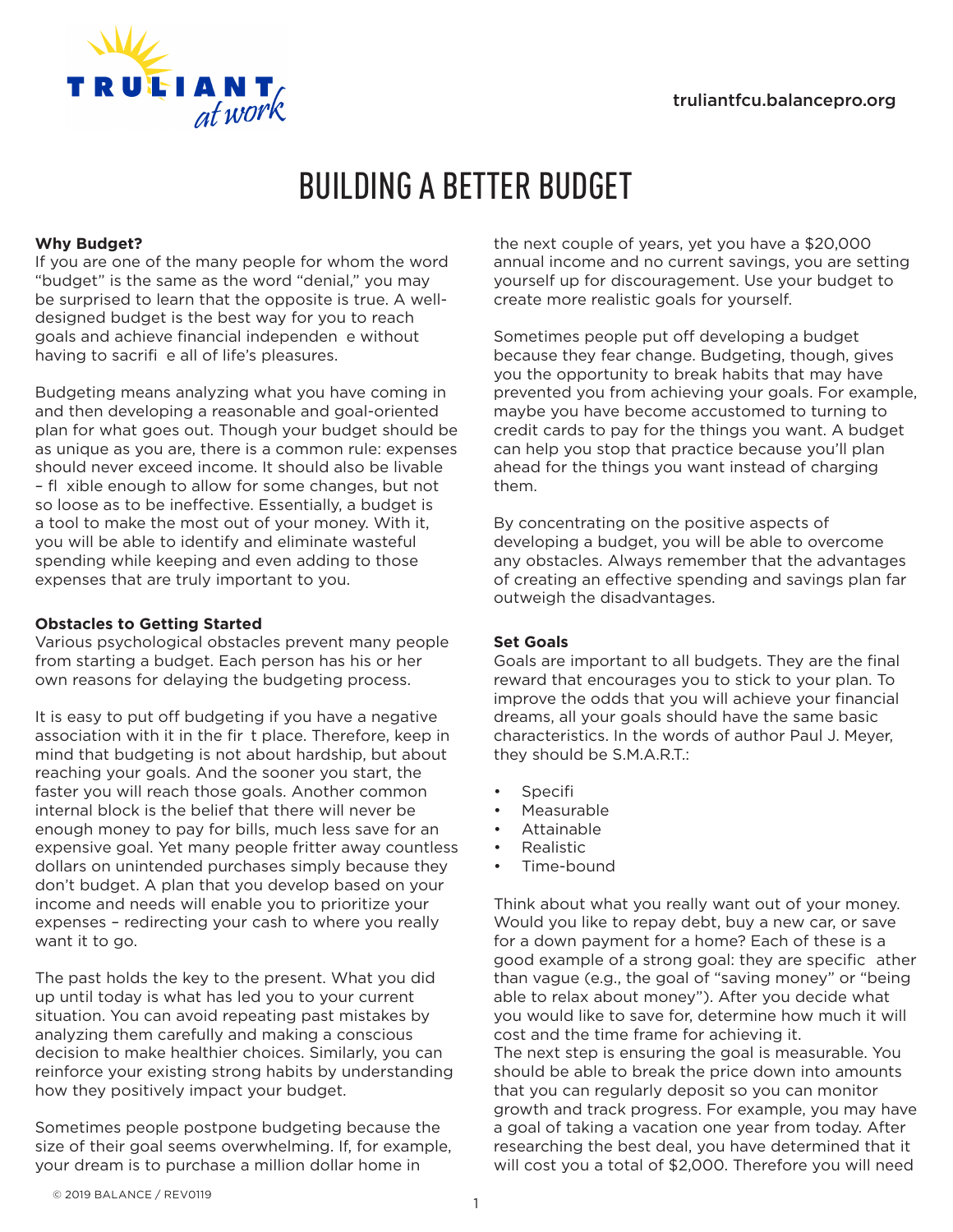

to set aside approximately \$166 per month for twelve months (\$2,000/12). Watching your savings grow as you advance toward your goal date will keep the drive to save strong.

Strive to keep your goals reasonable and reachable. Too modest a goal and you may not have the desire to continue, overly large and you can find ourself too discouraged to keep going.

Lastly, your aspirations should have a proposed end date. This will let you know how much you need to save each month and will help you keep your progress on track.

Once you have determined your goals, you are ready to distribute them into time frame categories. A shortterm goal will take 12 months or less to achieve, a midterm goal from one to fi e years, and a long-term goal will take more than fi e years. Many people will have more than one goal for each category. If that is the case, there may not be enough money to save for all your goals simultaneously. You will have to prioritize according to demand and desire.

The calculation for short-term goals is simple: the amount of the goal divided by the number of months you have to save. There is little time for interest accumulation to help build savings. For mid- and long-term goals, however, the calculation is more complicated if you choose to invest your savings. Years of compounding interest will greatly increase your dollar power – you can afford to save less each month because interest will add to the total. It is also important to keep in mind that, due to infl tion, the cost mid- and long-term goals may be higher in the future than they are now. The total goal amount should be the estimated cost at purchase, not the current cost.

#### *Example:*

*You would like to save \$10,000 in 10 years. To achieve that goal with no investment earnings, you would need to set aside \$84 each month. However, if you invested your savings into an account with an average return of 7%, you would only have to save \$58 each month to reach your goal.* 

You can use the "How much should I save each month?" calculator at www.balancepro.net/education/ calculators.html to calculate how much you should save each month factoring in the rate of return. For investments with a variable return, like stocks, use a conservative estimate of what you expect the return to be.

To record your goals and develop a savings plan for achieving them, complete the Financial Goals Worksheet on page 6.

#### **Establish an Emergency Account**

Establishing and maintaining an emergency savings account is key to any sound financial plan. H ving money in a liquid account (one that you can quickly access without tax or penalty consequences) will prevent you from turning to your credit cards or friends and family in times of financial crisis. A good rule of thumb is having three to six times the amount of your essential living expenses readily available.

#### *Example:*

*You have determined that your total monthly living expenses are \$2,400. This includes such nonessential expenses as dining out, gifts, and gym membership. However, your essentials (rent, basic food needs, gas, utilities, etc.) run you \$1,500 per month. In this case, an appropriate emergency account amount would be at least \$4,500 (\$1,500 x 3).* 

# **Repay Debt while Saving for Other Goals**

If you have debt you would like to eliminate, you may be wondering if it wise to address it before putting money toward your other financial goals.

The answer is that you often can – and probably should – do both at the same time. Having an emergency fund will help you avoid using credit for unexpected expenses. And by starting the fund now - even if all you can manage is \$10 per month - you will get a jump-start on establishing healthy money management habits.

You may want to put less vital goals (such as a vacation or a new computer) on hold while you concentrate on repaying credit card and unsecured loan obligations. In most cases the interest charged on consumer debt is much higher than the interest earned on savings vehicles.

Saving for retirement is also recommended while repaying debt. Employer sponsored retirement plans, such as a 401(k) or 403(b), have many advantages that can help you maximize your dollars, both in the present and the future. If you do not contribute, you will miss out on such benefits as educing your taxable income and letting pre-tax dollars collect interest. And since many employers match contributions up to a certain percentage, you lose free money by not taking advantage of the plan.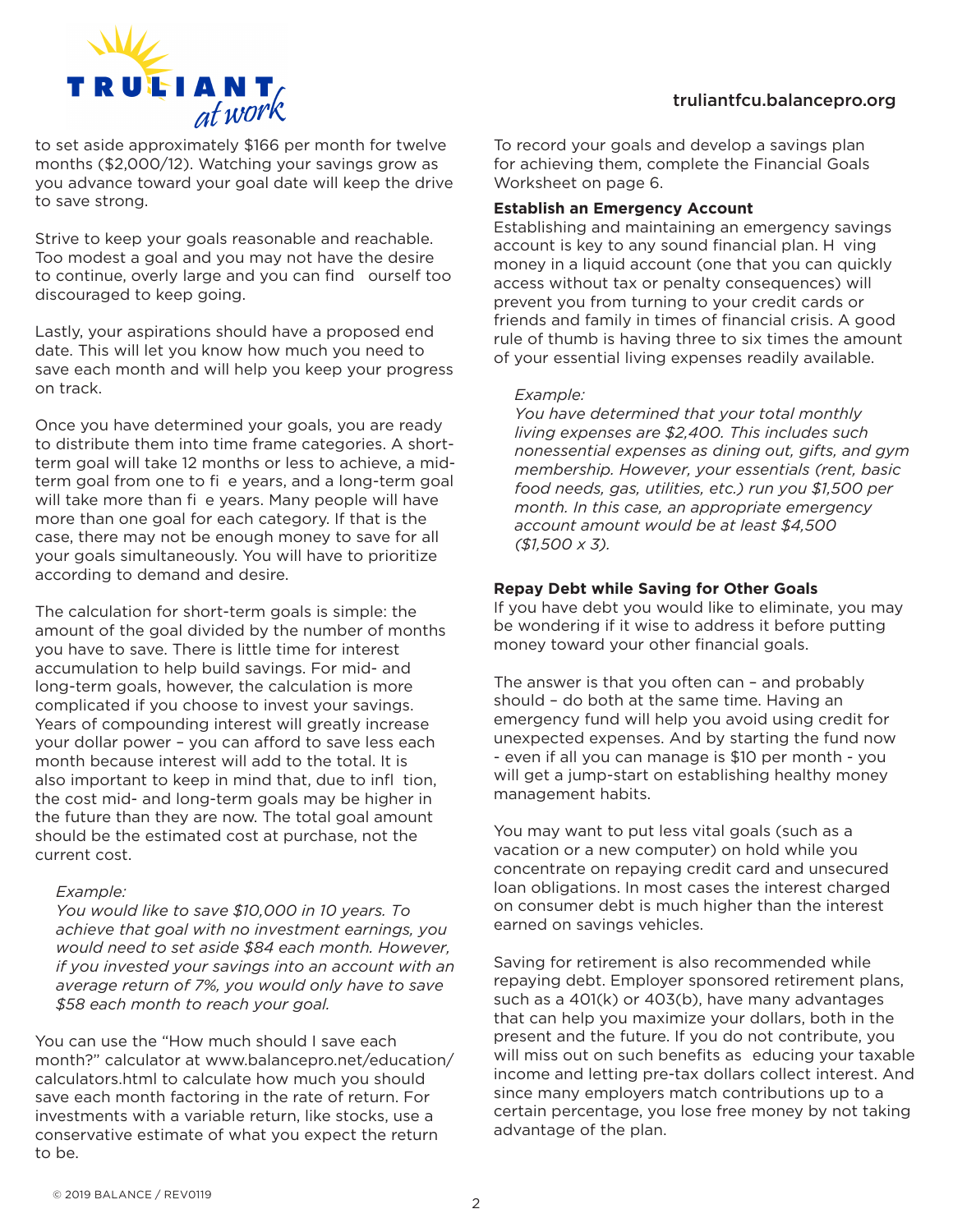

# **Delete Your Credit Card Debt**

Why prioritize repaying credit cards as fast as possible and avoid unnecessary debt in the future? Because this type of debt can be very expensive to hold onto.

Credit Card Example:

- Balance: \$2,000
- Interest rate: 19.8%
- Minimum payment: 2.5% of the balance or \$20, whichever is higher

If you make only the minimum payments:

- It will take almost 14.5 years to repay.
- It will cost \$2,848 in interest. (And that's if you never made another purchase on it!)

# **Start Saving Now**

So why do today what you can do tomorrow? Because waiting to save money until after you have paid all of your bills almost guarantees that you will put nothing aside. With money in a wallet or checking account, the urge to spend it often surpasses the desire to save it. However, by beginning with saving – depositing money into a savings account before or as other bills are paid – you can defeat the urge to postpone this very important task.

When you build your budget, you should be putting a fi ed savings amount into your essential expenses. Why? Because your dreams – your goals – should take on as much importance to your budget as other necessary expenses.

#### **Track Where It Goes**

The last step to take before setting up your budget is to gain an accurate understanding of where you are spending your money every month. Ever wonder how the \$40 ATM "fast cash" disappeared so quickly without any memory of where it went? An accurate budget depends on fir t being highly aware of every purchase you make.

There are several good methods you can use to track spending. However, when you begin the process, try to spend as you normally would. You can make adjustments based on your discoveries later.

Write it down. Record your purchases using the Weekly Tracking Worksheet on page 7 or a small notebook. Make sure to note the date, item, and cost. Add up your spending at the end of the day and week. After several weeks of doing this, you will have a good idea of where and how you spend your cash.

- Keep receipts. Keeping receipts from each purchase you make and tallying them up at the end of the day is another method of tracking expenses. However, it won't be absolutely accurate if you make purchases where no receipt is given, such as a newspaper or soda from a machine.
- Use checks or debit cards. While you aren't guaranteed a completely accurate record, using a debit card or credit to track purchases gives you a handy electronic record of expenses. Of course, remember that using a credit card doesn't give you an excuse to expand your spending habits.
- Monitor ATM use. While keeping tabs on how much cash you extract from the ATM won't help you with tracking all of your purchases, it will help you become aware of how often you go and how quickly you spend that cash.
- Use expense tracking software. Plugging your expenses into tracking software cuts down on paperwork and makes it easier to look at your past spending habits. Some software even links to your accounts and automatically imports checking account and credit card purchases.

#### **Constructing Your Budget**

What does a budget look like? Remember that a budget is nothing more than a spending and savings plan. You can create it with a pen and paper using the Essential and Discretionary Expenses Worksheet on pages 8-9, or with a computer spreadsheet. Whatever shape it takes, your personal budget should include your income, expenses, and action items.

#### **Income**

Begin with income, as it will determine what you can afford to spend and save each month. Don't forget the primary rule of budgeting: expenses should always fit within earnings.

When completing the Monthly Income Worksheet on page 9, avoid overestimating your income. If you work overtime hours, include the extra income only if you are absolutely sure that it will continue. It is always best to use conservative figu es for income. You may not be able to (or want to) work those hours in the future. Bonuses are also problematic when estimating income for the purposes of a budget – include them only if they are guaranteed.

If you are self-employed, or your income fluctu tes because of commissions or seasonal work, you may have some challenges estimating your income exactly. In this case, use the previous year's income as a base and estimate whether you think you will be earning more or less. Again, be conservative. It is better to have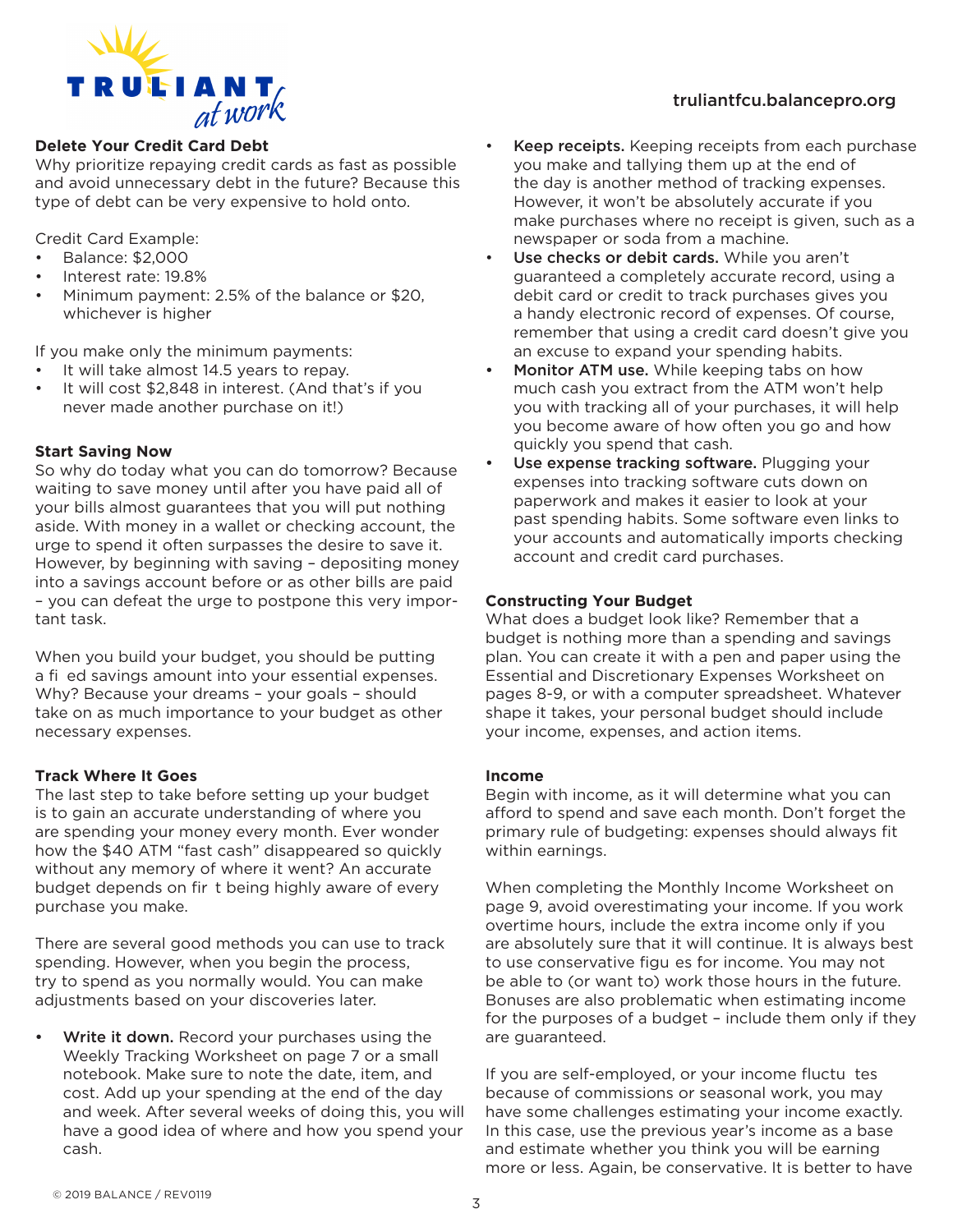

money left over than be caught not being able to meet your expenses.

You should list both your gross (pre-tax) and net (posttax) income. If you get a large tax refund, you may want to increase the exemptions you claim on IRS Form W-4. This will reduce the amount of money taken out of each paycheck for taxes, increasing your net income. It is better to have the extra money throughout the year to put in savings and/or pay down debt than to wait until you file our return to get the cash. However, you do not want to increase your exemptions so much that you wind up owing money come tax time. The IRS's withholding calculator (www.irs.gov/individuals) is a helpful tool for determining the proper number of exemptions to claim.

#### **Expenses**

When developing the expense section, you should have two columns to work with – one for what you have been spending your money on (using the tracking work you have already done) and the other for proposed spending.

Evaluate your cash fl w by listing all of your expenses in the current column. Make sure you include everything. Many well-intentioned plans are tripped up by not accounting for such "unexpected" expenses as car repairs or veterinary bills. A workable budget makes room for the financial outl ys that arise throughout the year. Of course, there are those truly unexpected expenses that you simply cannot plan for. This is why an emergency account should be part of your budget.

Some essential expenses will be fi ed (the same amount every month, such as your rent) while others will be variable (for example, your gas and electric bill may be more or less expensive based on the season). For those bills that fluctu te, determine an average by totaling what it typically costs you for the year, then divide that amount by 12 months.

Discretionary expenses are those that if you had to, you could live without. This is not to say they aren't important – they make life fun and interesting. However, they will probably be your focal point when determining where to make cuts. Reducing nonessential expenses may be your answer to repaying debt, living within your means, or saving for a more important goal.

Total your current expenses and then subtract the sum from your current income. Are you over or under? If you find the e is more going out than is coming in, don't panic. Very often this means you are charging what you cannot afford to pay with cash. This realization may be

the very call to action that you need to make positive budgetary changes.

The proposed column is where you actively decide where you want your dollars to go each month. Using the current side as a guide, consider each expense carefully. If you are spending more than you are earning, some expenses will need to be reduced or cut. If you are not spending more than you are earning, you may want to keep things as they are now or you may want to rearrange your spending to better suit your wants and needs (e.g., reduce your dining out costs so that you will have money to take tap dancing lessons). As long as you are spending less than you are earning and dedicate enough money to meet your needs, you can spend your cash however you want.

Your goals are of vital importance to your budget. Again, in the proposed column, enter the amount you have earmarked for short-, mid-, and long-term goals. They are now an expense and you can "pay yourself" as you would any other important bill.

# **Action Items**

The next step is to take action. If you found that your income is insufficient o pay for the expenses you consider important, consider ways to increase it. Do you have the opportunity to work longer hours or acquire part-time work? Now may be the perfect time to ask for a raise or seek out a better paying job. If you have property that you don't need or use, consider selling it. The proceeds can be an instant emergency account.

If you determine that decreasing spending will empower you to achieve your goals, act now to make that a reality. Call your cable company to change your television package, get cheaper long distance, or cancel your cell phone. Substitute dining out for eating in more often, or skip gourmet coffees and make your own. Use your creativity to brainstorm ways to cuts costs and then put them into action.

One essential action item is to open a savings account, if you don't already have one. To help you save effectively, sign up for automatic deposit with your financial in titution. Your monthly savings amount can be regularly transferred from your checking account into a savings account. If your goal is to save for retirement, your employer will deduct the amount from your paycheck for you. It's up to you to make it happen.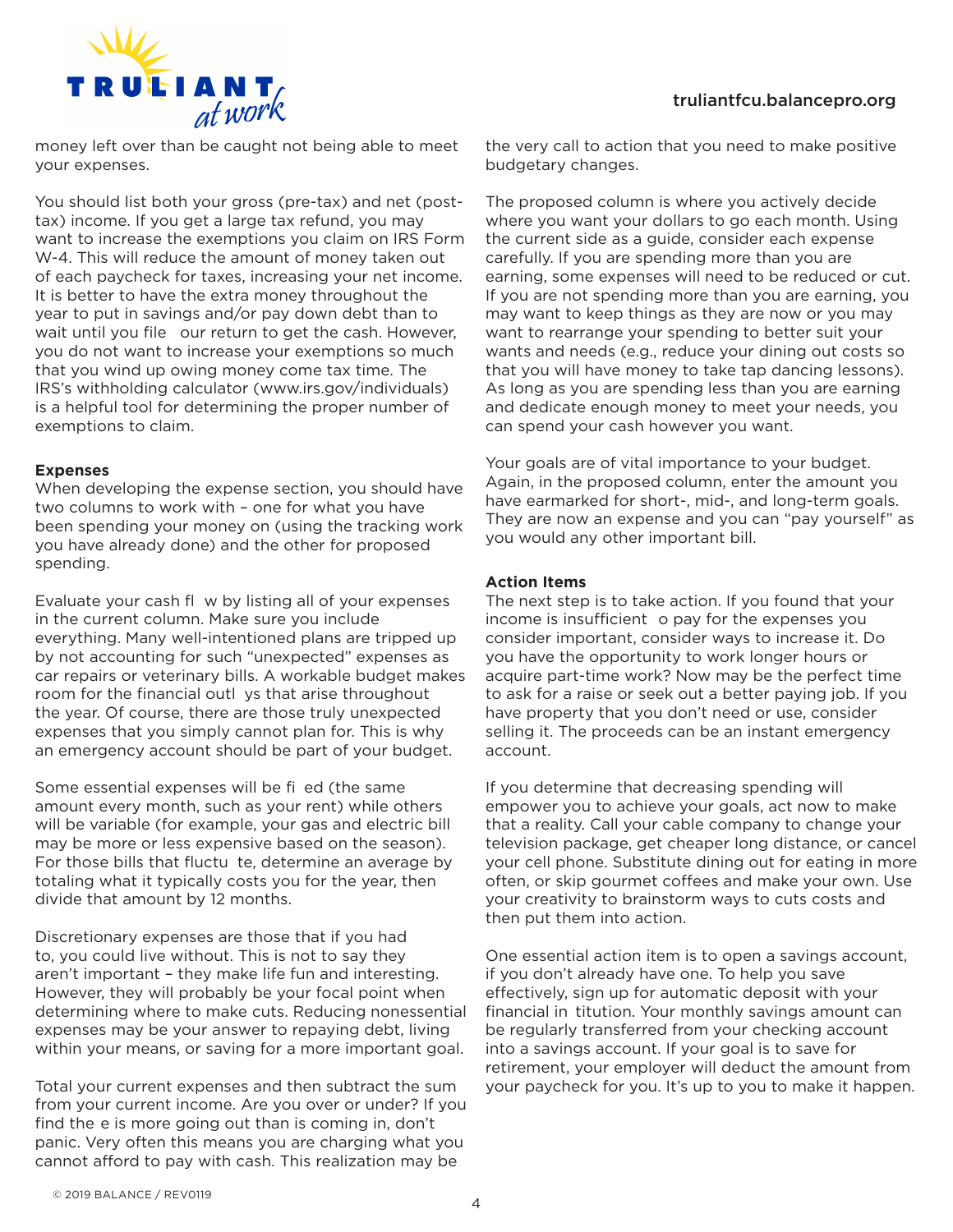

| <b>Action Items</b> | Will Complete By |  |  |
|---------------------|------------------|--|--|
|                     |                  |  |  |
|                     |                  |  |  |
|                     |                  |  |  |
|                     |                  |  |  |
|                     |                  |  |  |
|                     |                  |  |  |
|                     |                  |  |  |

#### **Budget Busters**

So, how do you stay on track with your newly developed budget? Start by avoiding the budget busters that can sabotage the best-laid plans.

- Debt Credit cards are wonderful tools that you can use to your advantage. But if you keep a revolving balance, chances are you are spending beyond your means. Because debt can so easily spiral out of control, limit credit card use to only when you can afford to repay the balances in full. For the outstanding balances that you currently have, contact the creditor and request that your interest rates be reduced. The lower your interest rate, the more efficiently ou can repay your debt. They are under no obligation to make an adjustment, but if you have been a good customer, they might.
- Spending You make powerful choices everyday. From food to clothes to a mortgage payment, you not only have the power to spend, but also to save. To help you make the best decisions possible (and to keep you on your newly developed budget), take a moment to assess your money choices before you open your wallet.

# **Money Choice Assessment**

- **Do I need it?** A want is a desire something that if you had to, you could live without. A need is essential – living without it would cause extreme hardship. Simple? Not always. Wants can often feel like needs. Perhaps you have an expensive car payment and have to juggle bills every month to pay it. This want can mimic a need – certainly you require a vehicle to get you to and from work and perform the functions of everyday life. But does it really have to be a luxury SUV when an economy car or truck can provide the same transportation?
- Do I need it now? Do you need this item immediately or can you wait for it? A good rule is to never buy without fir t weighing the consequences. If you have to charge it, and then

pay dearly because of high interest rates, is it worth it? If you have determined that you really do need the item but don't have the funds to pay for it today, consider saving for it. You don't have to abandon what you want – just delay until you have the money to pay for it.

What would happen if I didn't have it? - Simply asking yourself this question can make the difference between bringing home a shopping bag full of impulse items and saving for things that you really do want or need. So, when standing next to the 50% off sale shelf, ask yourself: what if I didn't? How would my life be affected without this pair of shoes, that DVD player, those 600 thread-count sheets? If you would be truly better off and you have the money to pay for it without sacrificing other ne essary items, it passed the test. Otherwise, your options are to not buy it or buy it later after saving for it.

# **Stay Motivated**

You can stay motivated to stick to your budget by using the following techniques:

- Visualize success. Picture yourself where you want to be financiall , or tape a photo of your goals to your computer or refrigerator.
- Stay organized. Pay your bills on time, set up an area in your home for money management, and have your budget on hand and refer to it often.
- Be realistic. Recognize that you won't achieve your goals overnight and that changing habits takes commitment.
- Monitor progress. Enjoy the process of watching your dollars grow. Marvel at your savings account each month – it is a real achievement.
- **Expect setbacks.** They happen. By knowing that they will eventually occur, you will be prepared and won't be tempted to abandon your dreams.
- Reward yourself along the way. Your hard work deserves recognition from the most important person: you!

# **What Are You Going to Do Now?**

Keep the plan going! Decide now what specific tasks you will need to complete to achieve your goals. What can you do today, in the next three months, this year? Mark your calendar with proposed milestones.

A well-developed budget is your springboard to financial independen e. It will help you clarify objectives, organize your finan es, refine spending, and attain those goals you previously only dreamed of. Success takes time. But by starting now, you will be that much closer tomorrow.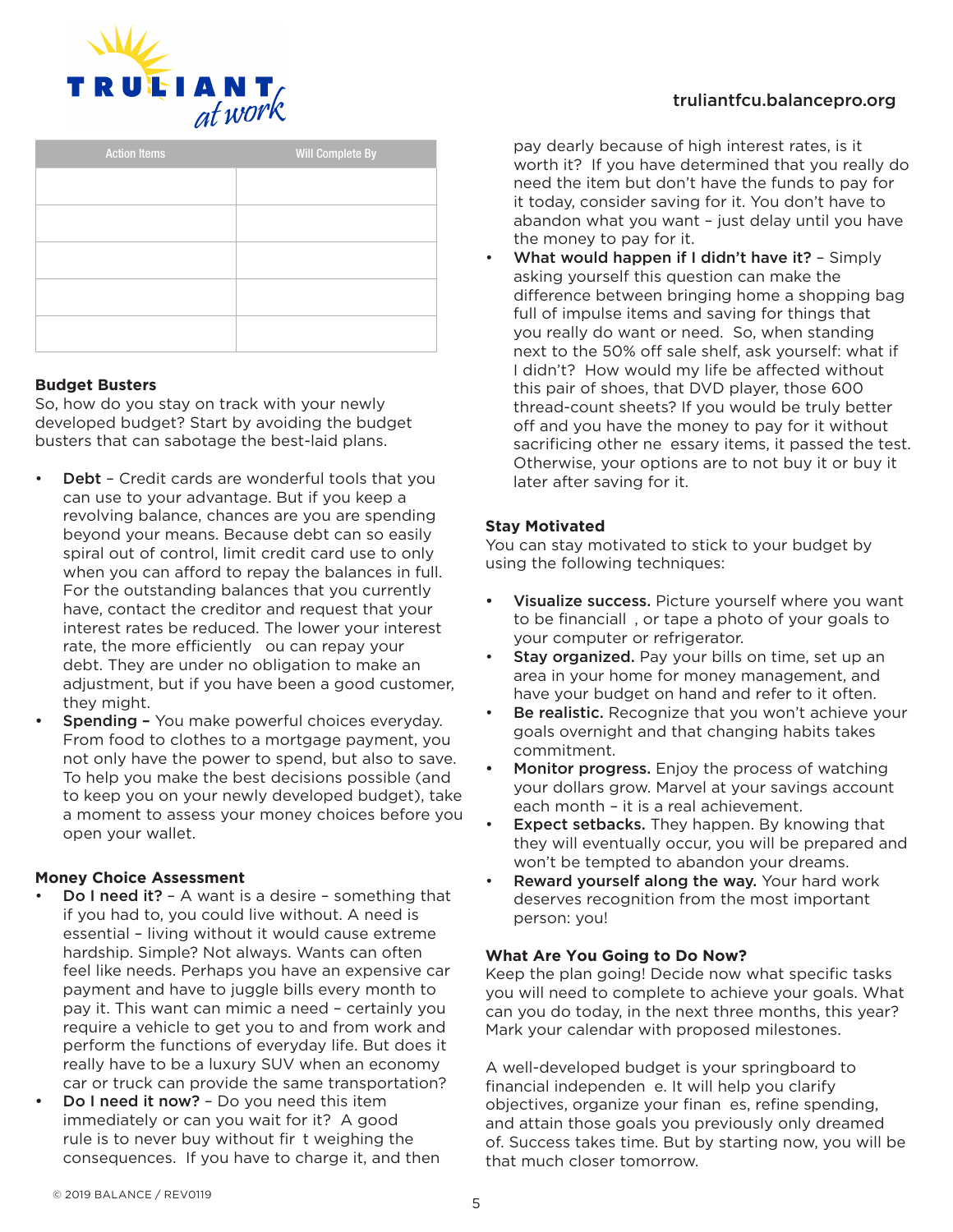# FINANCIAL GOALS WORKSHEET

|                                       | <b>YOUR GOALS</b> | TARGET<br><b>DATE</b> | <b>TOTAL</b><br><b>NEEDED</b> | <b>CURRENT</b><br><b>SAVINGS</b> | $\mathsf{AL}$<br><b>SAVINGS</b><br><b>NEEDED</b> | ADDITION- PAY PERI- SAVINGS<br><b>ODS UNTIL</b><br><b>TARGET</b><br><b>DATE</b> | <b>NEEDED</b><br><b>PER PAY</b><br><b>PERIOD</b> | <b>SAVINGS</b><br><b>NEEDED</b><br><b>PER</b><br><b>MONTH</b> |
|---------------------------------------|-------------------|-----------------------|-------------------------------|----------------------------------|--------------------------------------------------|---------------------------------------------------------------------------------|--------------------------------------------------|---------------------------------------------------------------|
|                                       |                   |                       |                               |                                  |                                                  |                                                                                 |                                                  |                                                               |
|                                       |                   |                       |                               |                                  |                                                  |                                                                                 |                                                  |                                                               |
|                                       |                   |                       |                               |                                  |                                                  |                                                                                 |                                                  |                                                               |
|                                       |                   |                       |                               |                                  |                                                  |                                                                                 |                                                  |                                                               |
| Short-term<br>Goals<br>(under 1 year) |                   |                       |                               |                                  |                                                  |                                                                                 |                                                  |                                                               |
|                                       |                   |                       |                               |                                  |                                                  |                                                                                 |                                                  |                                                               |
|                                       |                   |                       |                               |                                  |                                                  |                                                                                 |                                                  |                                                               |
|                                       |                   |                       |                               |                                  |                                                  |                                                                                 |                                                  |                                                               |
|                                       |                   |                       |                               |                                  |                                                  |                                                                                 |                                                  |                                                               |
|                                       |                   |                       |                               |                                  |                                                  |                                                                                 |                                                  |                                                               |
|                                       |                   |                       |                               |                                  |                                                  |                                                                                 |                                                  |                                                               |
| Mid-term                              |                   |                       |                               |                                  |                                                  |                                                                                 |                                                  |                                                               |
| Goals<br>$(1-5 \text{ years})$        |                   |                       |                               |                                  |                                                  |                                                                                 |                                                  |                                                               |
|                                       |                   |                       |                               |                                  |                                                  |                                                                                 |                                                  |                                                               |
|                                       |                   |                       |                               |                                  |                                                  |                                                                                 |                                                  |                                                               |
|                                       |                   |                       |                               |                                  |                                                  |                                                                                 |                                                  |                                                               |
| Long-term<br>Goals<br>(over 5 years)  |                   |                       |                               |                                  |                                                  |                                                                                 |                                                  |                                                               |
|                                       |                   |                       |                               |                                  |                                                  |                                                                                 |                                                  |                                                               |
|                                       |                   |                       |                               |                                  |                                                  |                                                                                 |                                                  |                                                               |
|                                       |                   |                       |                               |                                  |                                                  |                                                                                 |                                                  |                                                               |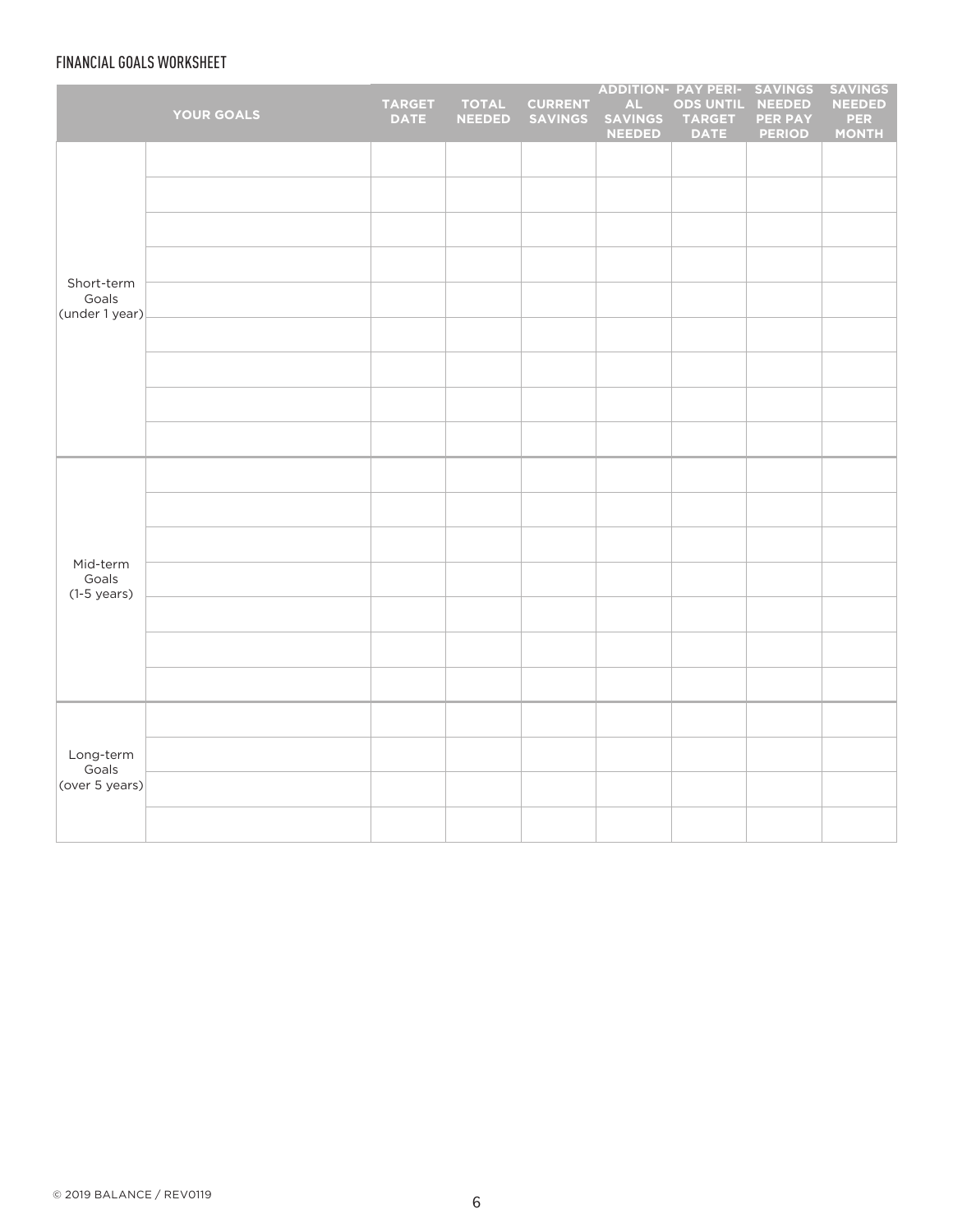# WEEKLY TRACKING WORKSHEET

| <b>ITEM</b>                         | <b>MON</b> | <b>TUE</b> | <b>WED</b> | <b>THU</b> | <b>FRI</b> | <b>SAT</b> | <b>SUN</b> | <b>TOTAL</b><br><b>EXPENS-</b><br>ES. | <b>WEEKLY</b><br><b>BUDGET</b> | OVER /<br><b>UNDER</b> |
|-------------------------------------|------------|------------|------------|------------|------------|------------|------------|---------------------------------------|--------------------------------|------------------------|
| Groceries                           |            |            |            |            |            |            |            |                                       |                                |                        |
| Restaurants                         |            |            |            |            |            |            |            |                                       |                                |                        |
| Laundry/Dry<br>Cleaning             |            |            |            |            |            |            |            |                                       |                                |                        |
| Medical/<br>Dental                  |            |            |            |            |            |            |            |                                       |                                |                        |
| Auto/Gas/<br>Parking                |            |            |            |            |            |            |            |                                       |                                |                        |
| Other<br>Transportation             |            |            |            |            |            |            |            |                                       |                                |                        |
| Child Care                          |            |            |            |            |            |            |            |                                       |                                |                        |
| Personal Care                       |            |            |            |            |            |            |            |                                       |                                |                        |
| Clothing                            |            |            |            |            |            |            |            |                                       |                                |                        |
| Bank Fees/<br>Postage               |            |            |            |            |            |            |            |                                       |                                |                        |
| Entertainment                       |            |            |            |            |            |            |            |                                       |                                |                        |
| Books/<br>Music/Video               |            |            |            |            |            |            |            |                                       |                                |                        |
| Cigarettes/<br>Alcohol              |            |            |            |            |            |            |            |                                       |                                |                        |
| Gifts/Cards                         |            |            |            |            |            |            |            |                                       |                                |                        |
| Home/<br>Garden                     |            |            |            |            |            |            |            |                                       |                                |                        |
| Church/<br>Charity<br>Contributions |            |            |            |            |            |            |            |                                       |                                |                        |
| Other                               |            |            |            |            |            |            |            |                                       |                                |                        |
| Other                               |            |            |            |            |            |            |            |                                       |                                |                        |
| Other                               |            |            |            |            |            |            |            |                                       |                                |                        |
| Other                               |            |            |            |            |            |            |            |                                       |                                |                        |
| Other                               |            |            |            |            |            |            |            |                                       |                                |                        |
| Other                               |            |            |            |            |            |            |            |                                       |                                |                        |
| Other                               |            |            |            |            |            |            |            |                                       |                                |                        |
| <b>WEEKLY EXPENSE TOTALS</b>        |            |            |            |            |            |            |            |                                       |                                |                        |

Notes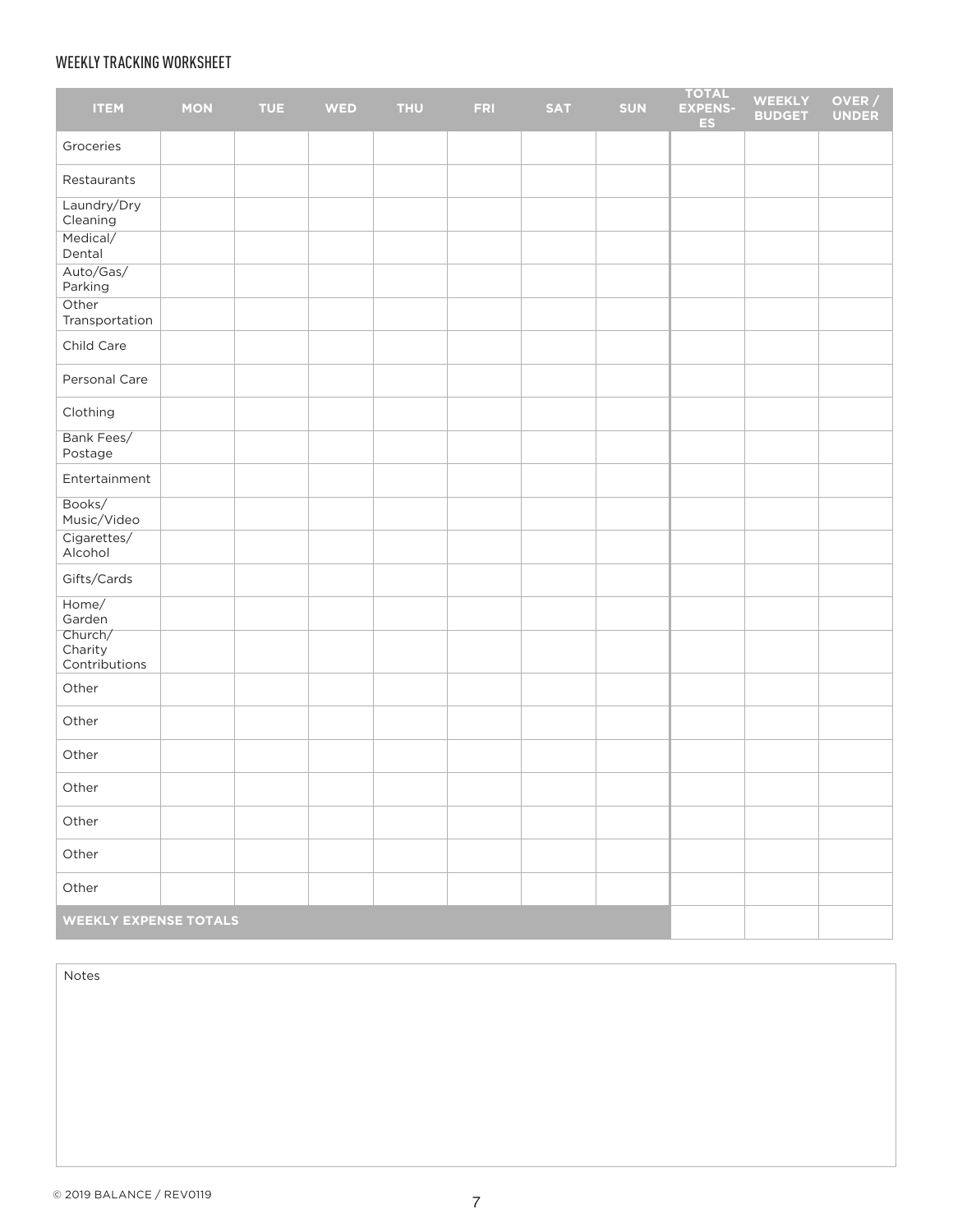# ESSENTIAL EXPENSES WORKSHEET

Household expenses are categorized into essential and discretionary. Since many expenses are variable, such as utilities and groceries, it is important to average these expenses. Other expenses are periodic (such as insurance or vehicle registration). Again, calculate the annual amount and divide by 12.

| <b>CATEGORY</b>                                  | <b>EXPENSE</b>                         | <b>AVERAGE PER</b><br><b>MONTH</b> | <b>GOAL PER MONTH</b> |
|--------------------------------------------------|----------------------------------------|------------------------------------|-----------------------|
|                                                  | Rent/Mortgage                          |                                    |                       |
|                                                  | 2nd Mortgage/Equity Line               |                                    |                       |
| Housing                                          | Homeowner's/Renter's Insurance         |                                    |                       |
|                                                  | Condo Fees/HOA Dues                    |                                    |                       |
|                                                  | Home Maintenance/Monitored Alarm       |                                    |                       |
|                                                  | Lawn/Garden/Pool                       |                                    |                       |
|                                                  | Gas/Electric                           |                                    |                       |
|                                                  | Water/Sewer/Garbage                    |                                    |                       |
|                                                  | Internet/Cable/Satellite               |                                    |                       |
|                                                  | Landline/Cell Phone                    |                                    |                       |
| Food                                             | Groceries/Household Items              |                                    |                       |
|                                                  | At Work/School                         |                                    |                       |
| Insurance<br>(exclude payroll deducted           | Health/Dental/Vision                   |                                    |                       |
| amounts)                                         | Life/Disability                        |                                    |                       |
|                                                  | Doctor/Chiropractor                    |                                    |                       |
| <b>Medical Care</b><br>(exclude payroll deducted | Optometrist/Lenses                     |                                    |                       |
| amounts)                                         | Dentist/Orthodontist                   |                                    |                       |
|                                                  | Prescriptions                          |                                    |                       |
|                                                  | Vehicle Payment #1                     |                                    |                       |
|                                                  | Vehicle Payment #2                     |                                    |                       |
| Transportation                                   | Auto Insurance                         |                                    |                       |
| (exclude payroll deducted<br>amounts)            | Registration                           |                                    |                       |
|                                                  | Gasoline/Oil                           |                                    |                       |
|                                                  | Maintenance/Repairs                    |                                    |                       |
|                                                  | Public Transportation/Tolls/Parking    |                                    |                       |
| Child Care                                       | Daycare                                |                                    |                       |
| (exclude payroll deducted<br>amounts)            | Child Support/Alimony                  |                                    |                       |
| Miscellaneous                                    | <b>Banking Fees</b>                    |                                    |                       |
|                                                  | <b>Union Dues</b>                      |                                    |                       |
| Income Taxes                                     | Federal/State Tax Repayment            |                                    |                       |
|                                                  | Estimated Tax Payments (Self-Employed) |                                    |                       |
| Savings                                          | Emergency                              |                                    |                       |
|                                                  | Goals                                  |                                    |                       |
| <b>TOTAL ESSENTIAL EXPENSES</b>                  |                                        |                                    |                       |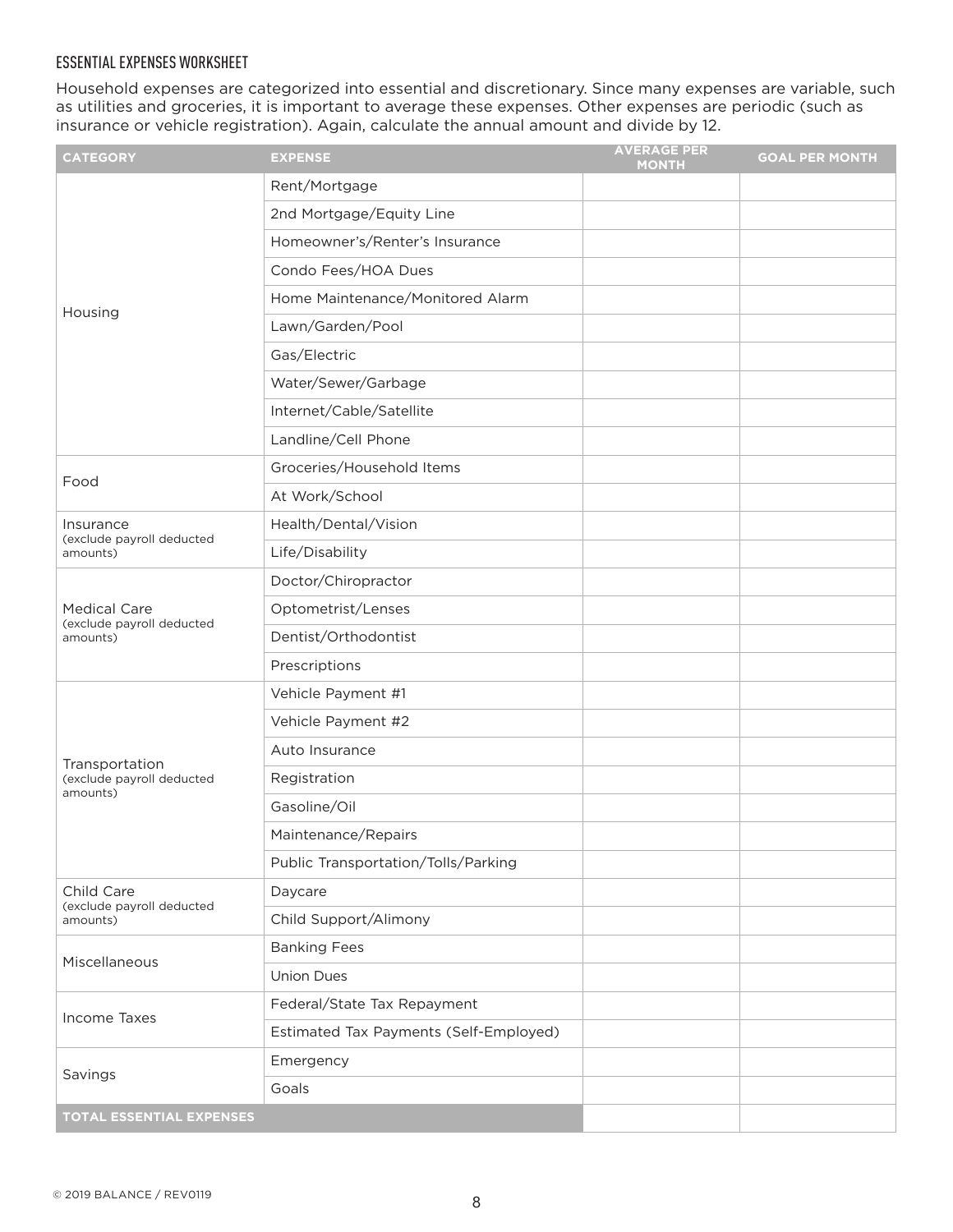# DISCRETIONARY EXPENSES WORKSHEET

| <b>CATEGORY</b>                     | <b>EXPENSE</b>                  | <b>AVERAGE PER</b><br><b>MONTH</b> | <b>GOAL PER MONTH</b> |
|-------------------------------------|---------------------------------|------------------------------------|-----------------------|
| Personal                            | Beauty/Barber                   |                                    |                       |
|                                     | Clothing/Jewelry                |                                    |                       |
|                                     | Laundry                         |                                    |                       |
|                                     | Cosmetics/Manicure              |                                    |                       |
|                                     | Movies/Concerts/Theater         |                                    |                       |
|                                     | Books/Magazines                 |                                    |                       |
|                                     | CD/DVD                          |                                    |                       |
| Entertainment                       | Dining Out                      |                                    |                       |
|                                     | Sports/Hobbies                  |                                    |                       |
|                                     | Vacation/Travel                 |                                    |                       |
|                                     | Other                           |                                    |                       |
|                                     | Tuition/Lessons                 |                                    |                       |
|                                     | Pet Care                        |                                    |                       |
|                                     | Postage                         |                                    |                       |
| Miscellaneous                       | Holiday/Birthday/Gifts          |                                    |                       |
|                                     | Cigarettes/Alcohol              |                                    |                       |
|                                     | Charity/Religious Contributions |                                    |                       |
|                                     | Other                           |                                    |                       |
|                                     | Other                           |                                    |                       |
| <b>TOTAL DISCRETIONARY EXPENSES</b> |                                 |                                    |                       |

# MONTHLY INCOME WORKSHEET

Enter your gross and net (after taxes) income from all sources. For income received infrequently, such as bonuses or tax returns, calculate the annual income, then divide by 12 to find the monthly amount

| <b>SOURCE</b>                       | <b>YOURS</b> | <b>SPOUSE/PARTNER</b> |
|-------------------------------------|--------------|-----------------------|
| Income Source/Employer              |              |                       |
| Part-time Employer/Second Job       |              |                       |
| Retirement/Pension                  |              |                       |
| Child Support/Alimony               |              |                       |
| Social Security                     |              |                       |
| Food Stamps                         |              |                       |
| Unemployment Insurance              |              |                       |
| Support from Family/Friends         |              |                       |
| Rental Income                       |              |                       |
| Other Income (variable or periodic) |              |                       |
| <b>TOTAL MONTHLY INCOME</b>         |              |                       |